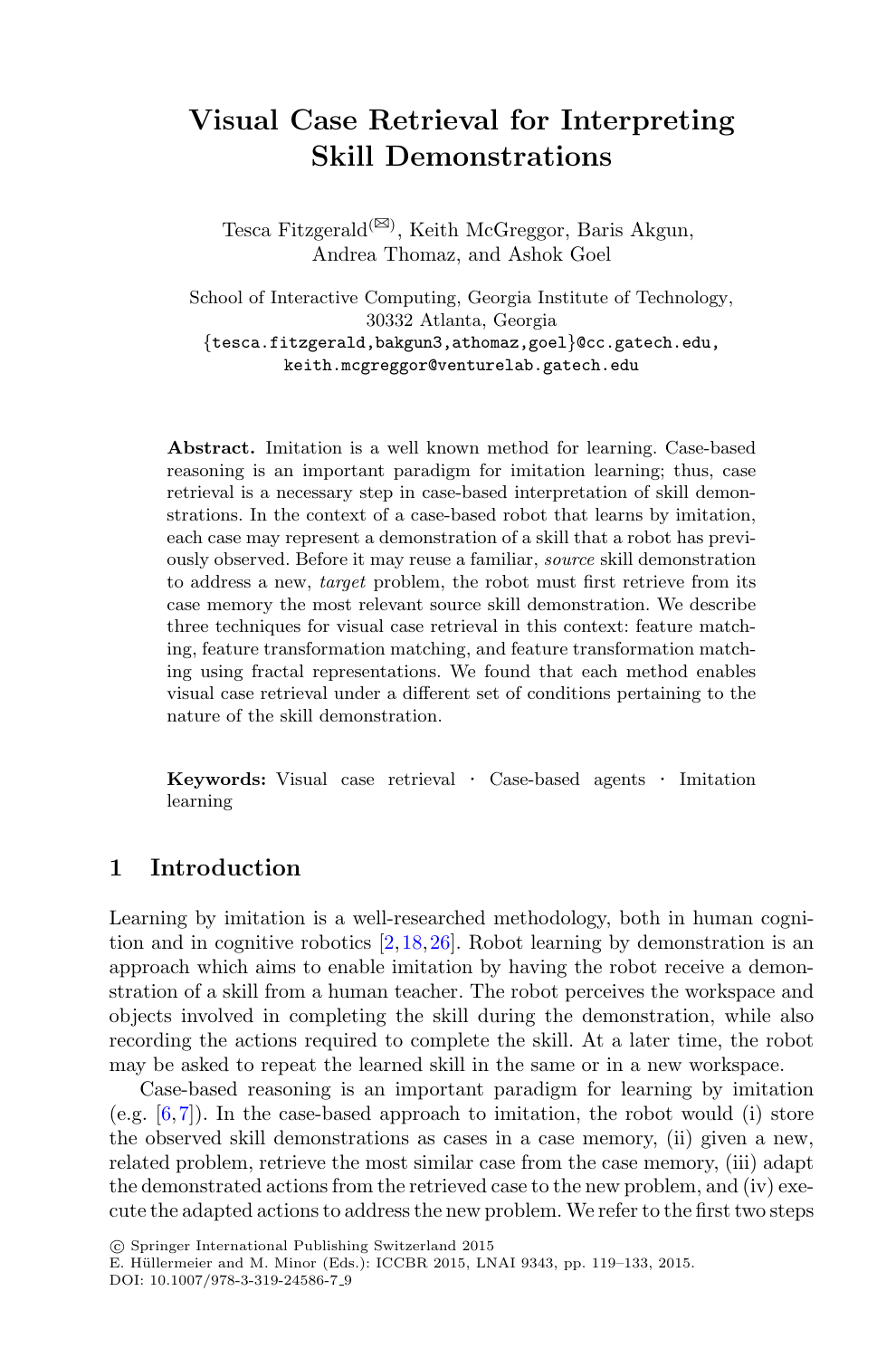of this approach as *skill demonstration interpretation*. Note that a necessary step in skill demonstration interpretation is for the robot to recall the skill demonstration most similar to the current configuration of objects. Thus, in this paper, we focus *solely on this task of case retrieval* to enable case-based interpretation of skill demonstrations in the context of interactive robot learning by imitation. The goal of case retrieval in this context is to return a source case demonstrating the same skill as shown in a new, uncategorized skill demonstration.

A critical question in case-based interpretation is that of case representation. A case of a previously observed skill should be represented such that, given a new skill demonstration, it is feasible for the robot to recognize the similarity between the two. In the rest of this paper, we make the following contributions:

- 1. Propose three visual representations for skill demonstration cases, with corresponding source case retrieval algorithms.
- 2. Present experiments testing each representation on skill demonstrations provided in a table-top environment.
- 3. Test the effectiveness of Fractal reasoning on real-world images perceived during skill demonstrations.
- 4. Compare the efficacy of the three case retrieval methods by providing an analysis of situations in which each method performs better than the others.

## **2 Background**

Case-based reasoning is a cognitively inspired paradigm for reasoning and learning [\[1,](#page-12-1)[11](#page-13-3)[–13](#page-13-4)[,22](#page-13-5),[23\]](#page-13-6); Thagard [\[25](#page-14-1)] views case-based reasoning as a paradigm for modeling human cognition. In case-based reasoning, new problems are addressed by retrieving and adapting solutions to similar problems stored as cases in a case memory. In case-based reasoning, (a) learning is incremental, (b) learning is problem-specific in that the robot adapts the most similar case to address the current problem, and (c) learning is lazy, meaning that the robot learns the abstraction only when needed.

Ontanon et al. [\[19](#page-13-7)] studied case-based learning from demonstration in the context of online case-based planning in real-time strategy games. While an important domain for case-based reasoning, games do not offer the low-level challenges of perception and action to the same degree that interactive robots immediately pose. Floyd, Esfandiari and Lam [\[7](#page-13-2)] describe a case-based method for learning soccer team skills by observing spatially distributed soccer team plays. Ros et al. [\[24\]](#page-13-8) present a case-based approach to action selection in robot soccer. More recently, Floyd and Esfandiari [\[6](#page-13-1)] describe a preliminary scheme for separating domain-independent case-based learning by observation from domaindependent sensors and effectors on a physical robot.

We seek to use visual case-based reasoning to recognize that a new target demonstration, such as the overhead view of a box-closing skill shown in the top row of Fig. [1,](#page-2-0) is similar to skill demonstrations previously stored in the robot's memory, such as the related box-closing demonstrations shown in the bottom two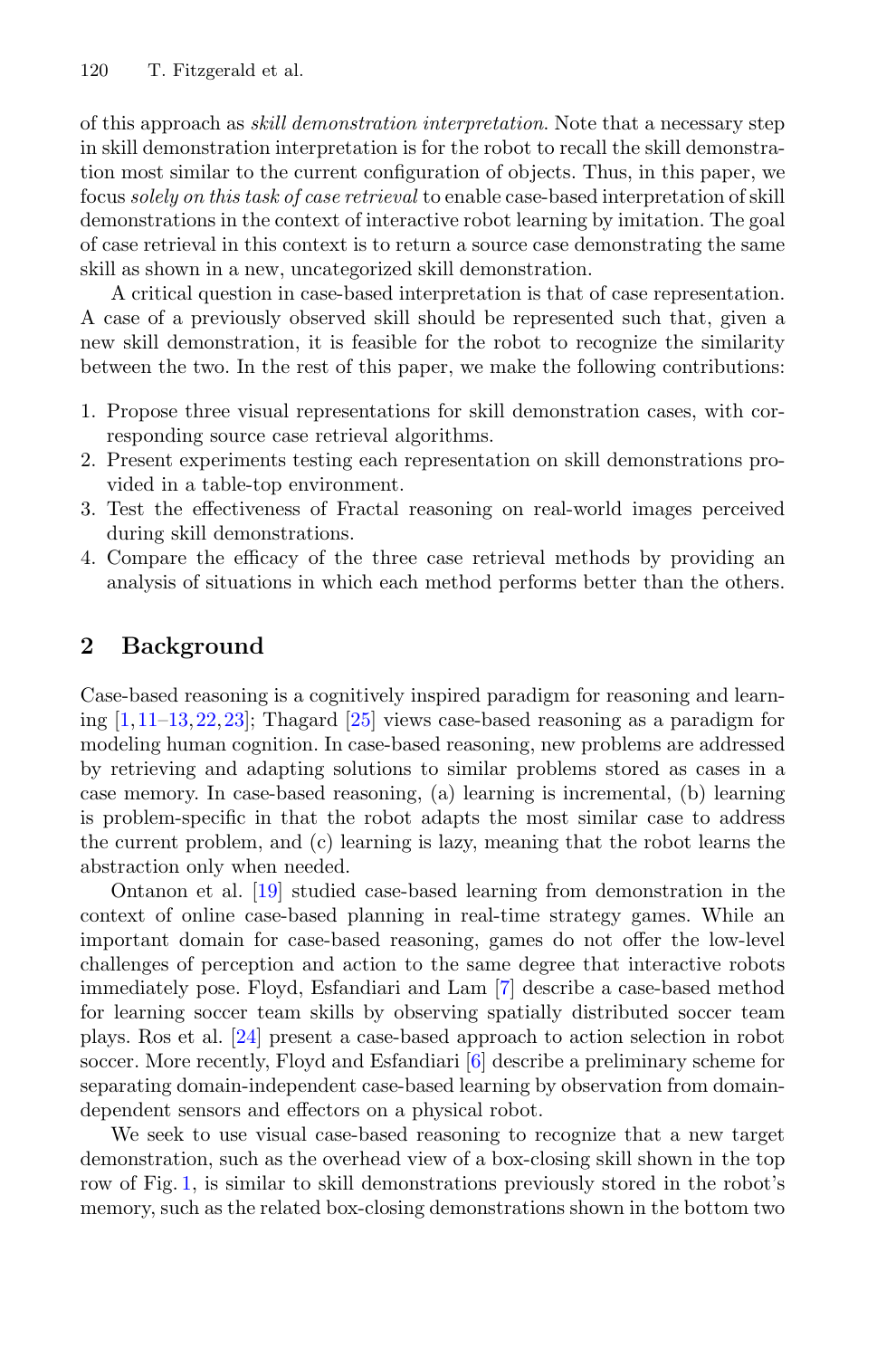

**Fig. 1.** Similar box-closing skill demonstrations

<span id="page-2-0"></span>rows of Fig. [1.](#page-2-0) Visual case-based reasoning has been previously studied in tasks ranging from interpreting line drawings  $[5,28]$  $[5,28]$  $[5,28]$  to image interpretation  $[8,20]$  $[8,20]$ in domains ranging from molecular biology  $[4,10]$  $[4,10]$  $[4,10]$  to design  $[3,9,28]$  $[3,9,28]$  $[3,9,28]$  $[3,9,28]$ . Perner, Hold and Richter [\[21](#page-13-16)] provide a review of some of these applications. Techniques for visual case retrieval in these applications range from heuristic [\[9](#page-13-15)] to graph matching [\[5\]](#page-13-9) to constraint satisfaction [\[28](#page-14-2)]. Images in these applications typically are static and often discrete (e.g., in the form of line drawings). In contrast, images in case-based interpretation of skill demonstrations are dynamic and continuous, requiring the development of new techniques for visual case retrieval.

The first column of Fig. [1](#page-2-0) depicts the observed initial states of three demonstrations of the same skill, and the second column depicts the corresponding final states. As Fig. [1](#page-2-0) illustrates, our current focus is on case-based interpretation of skill demonstrations in a table-top learning environment. Our aim is to first develop approaches for case-based interpretation, leaving the task of perception in cluttered, occluded, messy, or poorly-lit environments to future work.

We first approach the problem of case-based skill interpretation using a Fractal representation [\[17](#page-13-17)]. Instead of encoding the features detected within visual scenes, the Fractal method encodes the visual transformations between initial and final states of a skill demonstration. We wanted to use the Fractal method because it allows automatic adjustment of the level of spatial resolution for evaluating similarity between two sets of images. While the Fractal method has been applied to geometric analogies on intelligence tests, it has not yet been applied to real-world images such as those a robot would perceive. To fully evaluate the Fractal method for case-based interpretation, we chose to compare it to a baseline method which uses the Scale-Invariant Feature Transform (SIFT) algorithm to select image features. The SIFT algorithm identifies features regardless of the image's scale, translation, or rotation [\[14](#page-13-18)[,15](#page-13-19)] and is widely used for computer vision tasks in robotics research.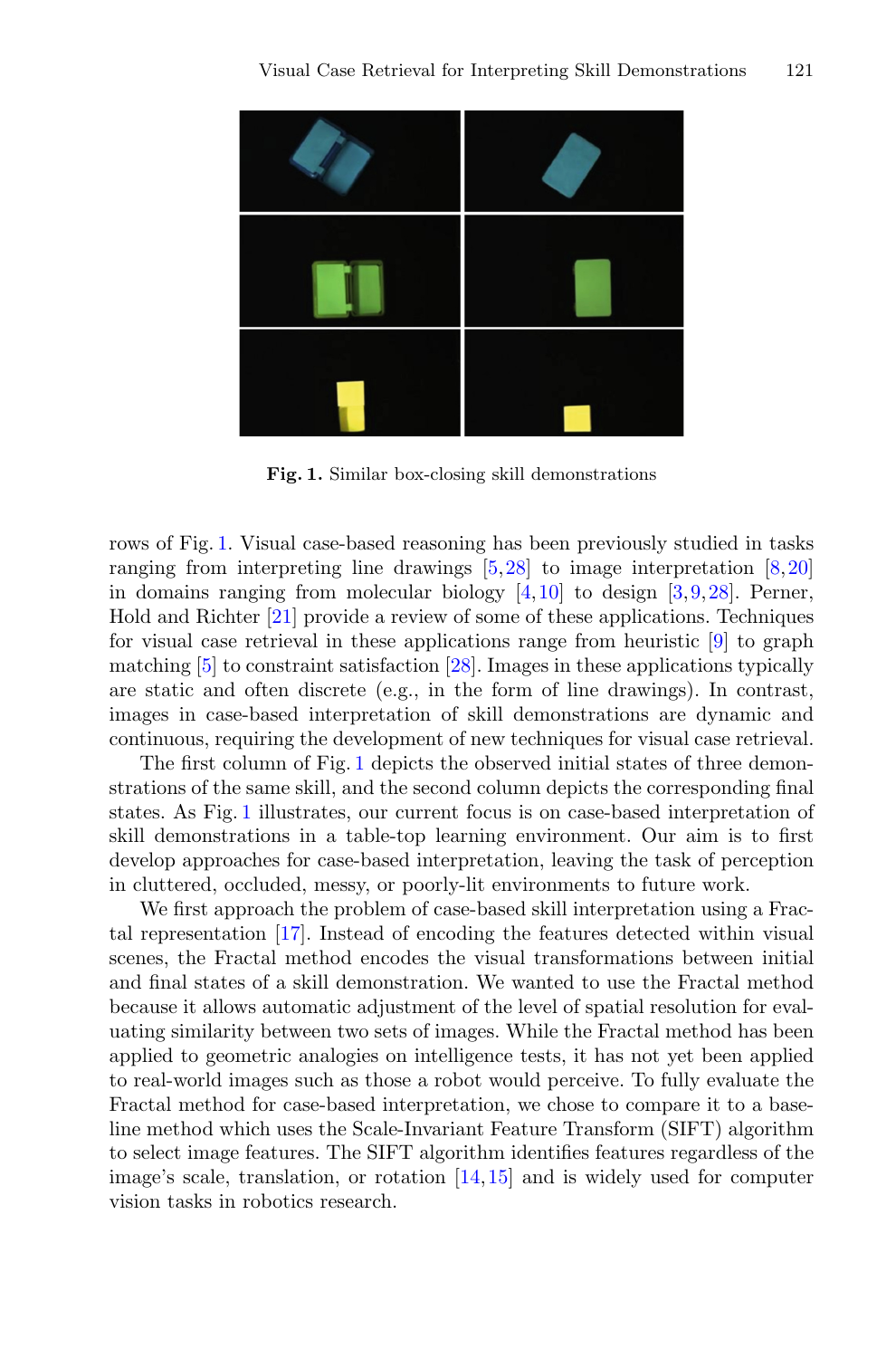

**Fig. 2.** Analogical pouring skill demonstrations

## <span id="page-3-0"></span>**3 Problem Characterization**

We refer to a *source case* as a skill demonstration that has been provided to the robot and is stored in the robot's case memory. Thus, we use the terms *demonstration*, *skill demonstration*, and *case* interchangeably. Each demonstration is defined as  $d = \langle p, a \rangle$ , where p encodes the *problem* the demonstration seeks to address and a encodes the demonstrated action. We focus on representing demonstrations that illustrate only one *action label* (e.g. "pouring", "opening", "stacking"). The list of observed objects, o, and the list of observed features of the objects (color, size, etc.), f, are also elements of the demonstration representation. A skill demonstration then consists of the following elements:

- The problem description  $p = \langle o, f, v \rangle$ , where o and f are as described above, and  $v$  is a set of parameters (e.g. initial object locations, initial end-effector position)
- The action model  $a = \{j_0, j_1, \ldots, j_i\}$  encoding the robot's end-effector position at each time interval i.

The case-based interpretation process uses the problem descriptions of sources cases in memory as input, such as the demonstrations shown in the first two rows in Fig. [1,](#page-2-0) and a target problem, such as the third row in Fig. [1,](#page-2-0) and maps the target problem to the most similar case in memory. Case-based interpretation is completed by evaluating the similarity between the visual representations of the target problem and the source cases, i.e., on  $o$  and  $f$ , and the visual transformations in them, and does not require semantic information that specifies the demonstrated action label.

We define a visual transformation as the tuple  $\langle S_i, S_f, T \rangle$ , where  $S_i$  is an overhead view of the initial state (the first column of images in Fig. [1\)](#page-2-0),  $S_f$  is the observed goal state that is reached following the skill completion (the second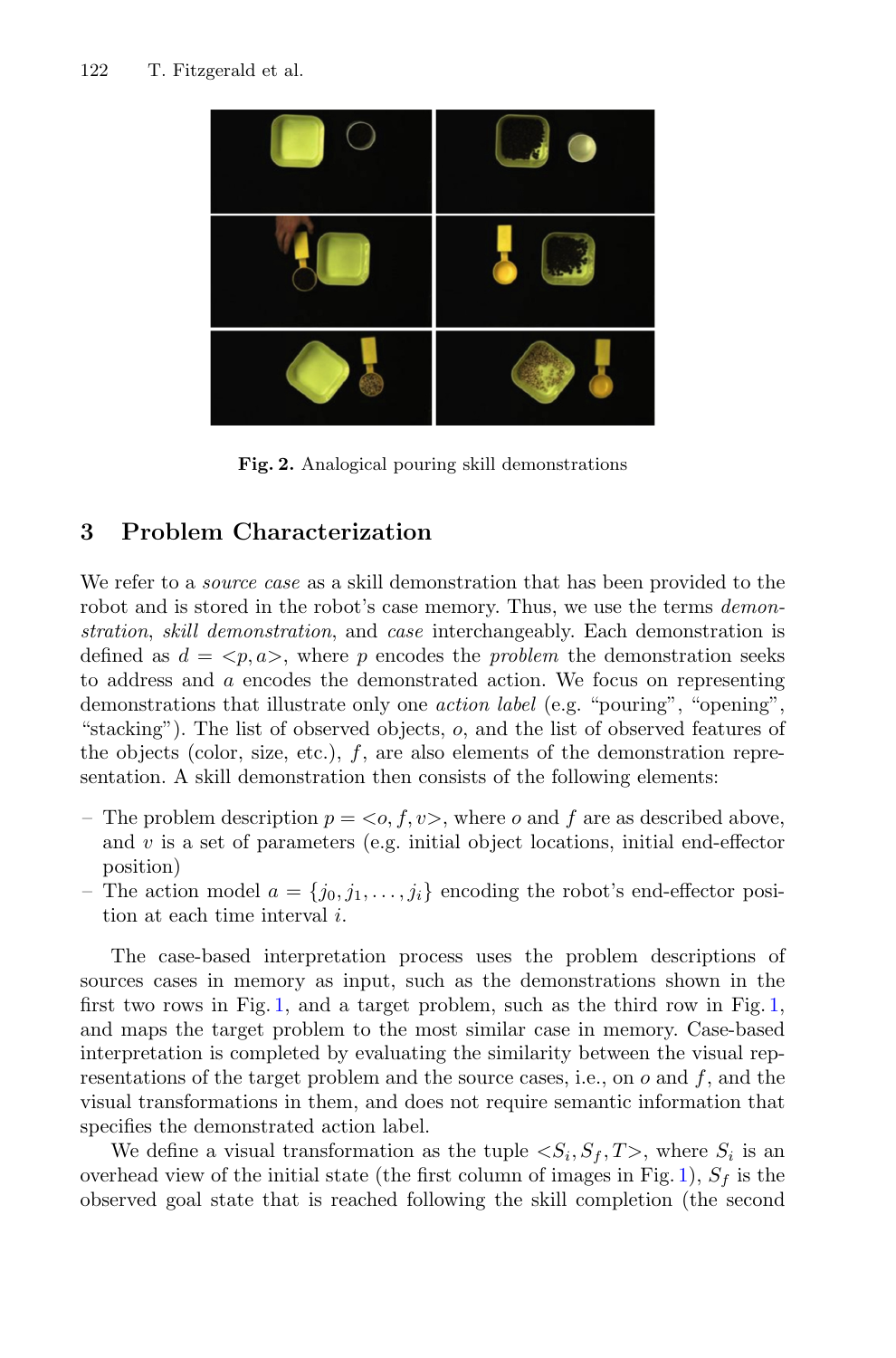column of images in Fig. [1\)](#page-2-0), and T is the visual relation, or transformation, between the two images  $S_i$  and  $S_f$ .

### **4 Algorithms**

#### **4.1 Fractal Method**

Our first approach uses fractal representations to encode the visual transformation function T between two images  $[16]$  $[16]$ , and is expressed as the set of operations that occur to transform the initial state image  $S_i$  into the final state image  $S_f$ . Thus, the transformation function T encodes a set of sub-transformations between  $S_i$  and  $S_f$ . The Fractal method evaluates similarity at several levels of abstraction, allowing automatic adjustment of the level of spatial resolution. The similarity between two image transformations can be determined using the *ratio model*:

$$
sim(T, T') = f(T \cap T') / f(T \cup T')
$$

In this model,  $T$  encodes the first set of image transformations,  $T'$  encodes the second set of image transformations, and  $f(x)$  returns the number of features in the set x [\[16](#page-13-20)[,27](#page-14-3)]. Thus,  $f(T \cap T')$  returns the number of transformations common to both transformation sets, and  $f(T \cup T')$  returns the number of transformations in either set. The following process encodes a visual transformation as a fractal  $[16]$ :

- 1. The initial state image is segmented into a grid containing a specified number of partitions,  $S = \{s_0, s_1, \ldots, s_n\}$ , where p is determined by the abstraction level n.
- 2. For each sub-image  $s \in S$ , the destination image is searched for a sub-image d such that for some transformation  $k \in K$ ,  $k(s)$  is most similar to d.
- 3. The transformation k and shift c, the mean color-shift between d and  $k(s)$ , are used to create a fractal code f*s*.
- 4. The resulting fractal is defined by  $F = \{f_0, f_1, \ldots, f_p\}$

This encoding process is repeated for multiple values of  $n$ , resulting in an encoding of the transformation at  $n$  levels of abstraction, where  $n$  is derived from the images' pixel dimensions. Here, we partition each 300 px by 180 px image at  $n = 7$  levels of abstraction. A code is defined by the tuple

$$
<<\!\!s_x,s_y\!\!>,<\!\!d_x,d_y\!\!>,k,c\!\!>
$$

where:

- $s_x$  and  $s_y$  are the coordinates of the source sub-image
- $d_x$  and  $d_y$  are the coordinates of the destination sub-image
- $-k \in K$  represents the affine transformation between the source and destination sub-images where  $K = \{90^{\circ}$  clockwise rotation, 180 $^{\circ}$  rotation, 270 $^{\circ}$  clockwise rotation, horizontal reflection  $(HR)$ , vertical reflection  $(VR)$ , identity  $(I)$ . is the transformation that converts sub-image  $s$  into sub-image  $d$  minimally, while requiring minimal color changes.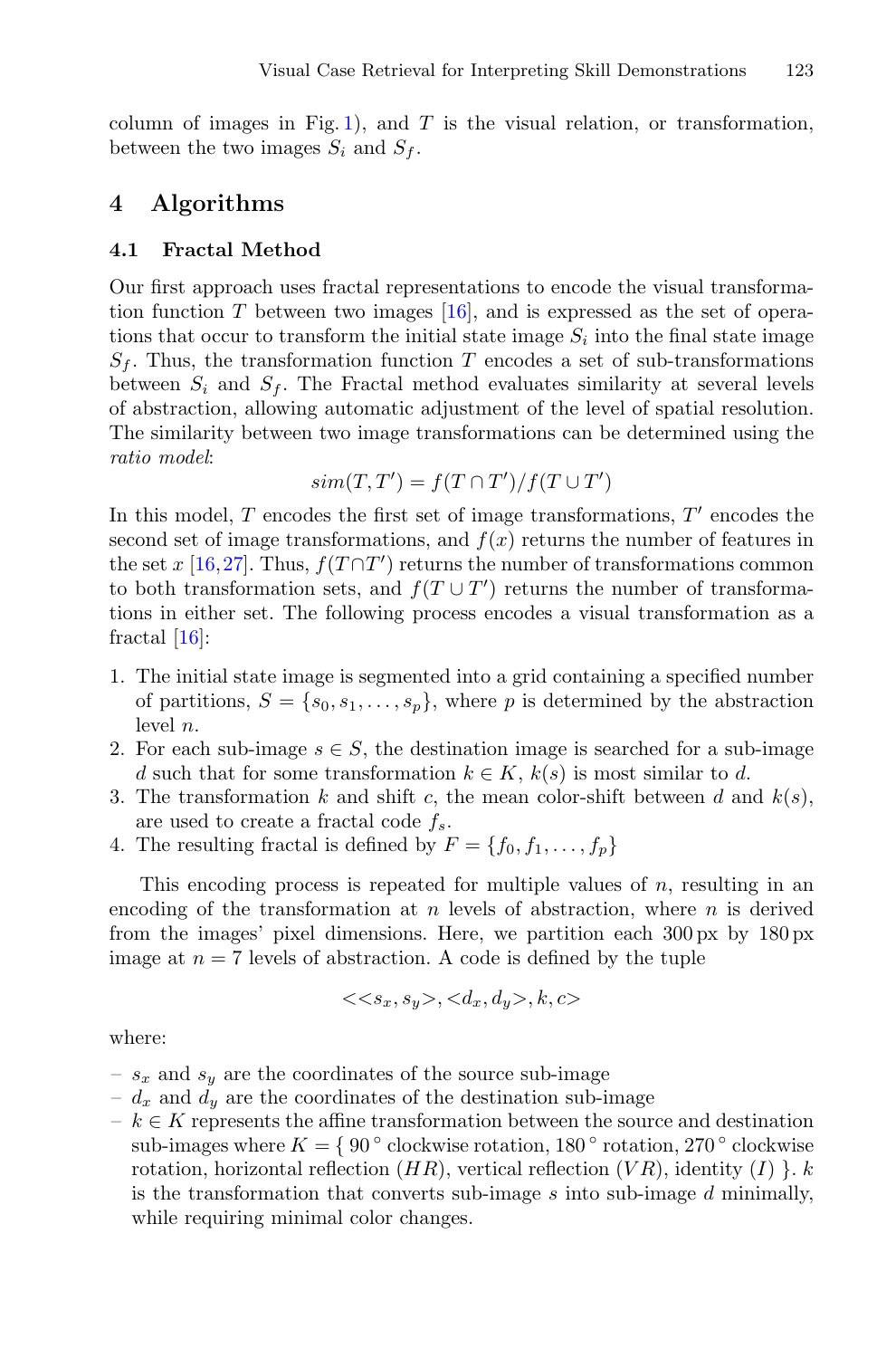$- c$  is the mean color-shift between the two sub-images

A set of fractal features is derived as combinations of different aspects of each fractal code. While the fractal code does describe the transformation from a section of a source image into that of a target image, the analogical matching occurs on a much more robust set of features than merely the transformation taken by itself. The illustrations which visualize the fractal representation therefore demonstrate only those transformations, and not the features.

## **4.2 SIFT Feature-Matching**

The SIFT algorithm selects keypoint features using the following steps [\[14\]](#page-13-18). First, candidate keypoints are chosen. These candidates are selected as interest points with high visual variation. Candidate keypoints are tested to determine their robustness to visual changes (i.e., illumination, rotation, scale, and noise). Keypoints deemed "unstable" are removed from the candidate set. Each keypoint is then assigned an orientation invariant to the image's orientation. Once each keypoint has been assigned a location, scale, and orientation, a descriptor is allocated to each keypoint, representing it in the context of the local image.

Our second approach to source demonstration retrieval using SIFT features is based on feature-matching. The target skill demonstration is represented by the image pair  $(S_i, S_f)$ . Using the SIFT algorithm, features are extracted from each image and matched to features from the initial and final states of source skill demonstrations. Each feature consists of the  $16 \times 16$  pixel area surrounding the feature keypoint. A brute-force method is used to determine that two features match if they have the most similar  $16 \times 16$  surrounding area. The source demonstration sharing the most features with the target demonstration is retrieved using the following process:

- 1: Let D be a set of source skill demonstration images
- 2:  $c \leftarrow null$ ;  $m \leftarrow 0$
- 3:  $U_i \leftarrow$  SIFT features extracted from  $S_i$
- 4:  $U_f \leftarrow$  SIFT features extracted from  $S_f$
- 5: **for** each demonstration  $d \in D$  **do**<br>6:  $C_i \leftarrow$  SIFT features extracted
- 6:  $C_i \leftarrow$  SIFT features extracted from  $d_i$ <br>7:  $C_f \leftarrow$  SIFT features extracted from d
- 7:  $C_f \leftarrow$  SIFT features extracted from  $d_f$ <br>8:  $T \leftarrow (U_i \cap C_i) \cup (U_f \cap C_f)$
- 8:  $T \leftarrow (U_i \cap C_i) \cup (U_f \cap C_f)$ <br>9: If  $size(T) > m$ , then:  $m \leftarrow$
- If  $size(T) > m$ , then:  $m \leftarrow size(T)$ ,  $c \leftarrow d$
- 10: **end for**
- 11: **return** c

Figure  $3(e)$  $3(e)$  illustrates a retrieval result, where the left-side image is  $S_i$  and the right-side image is the d*<sup>i</sup>* selected with the highest number of matching SIFT features.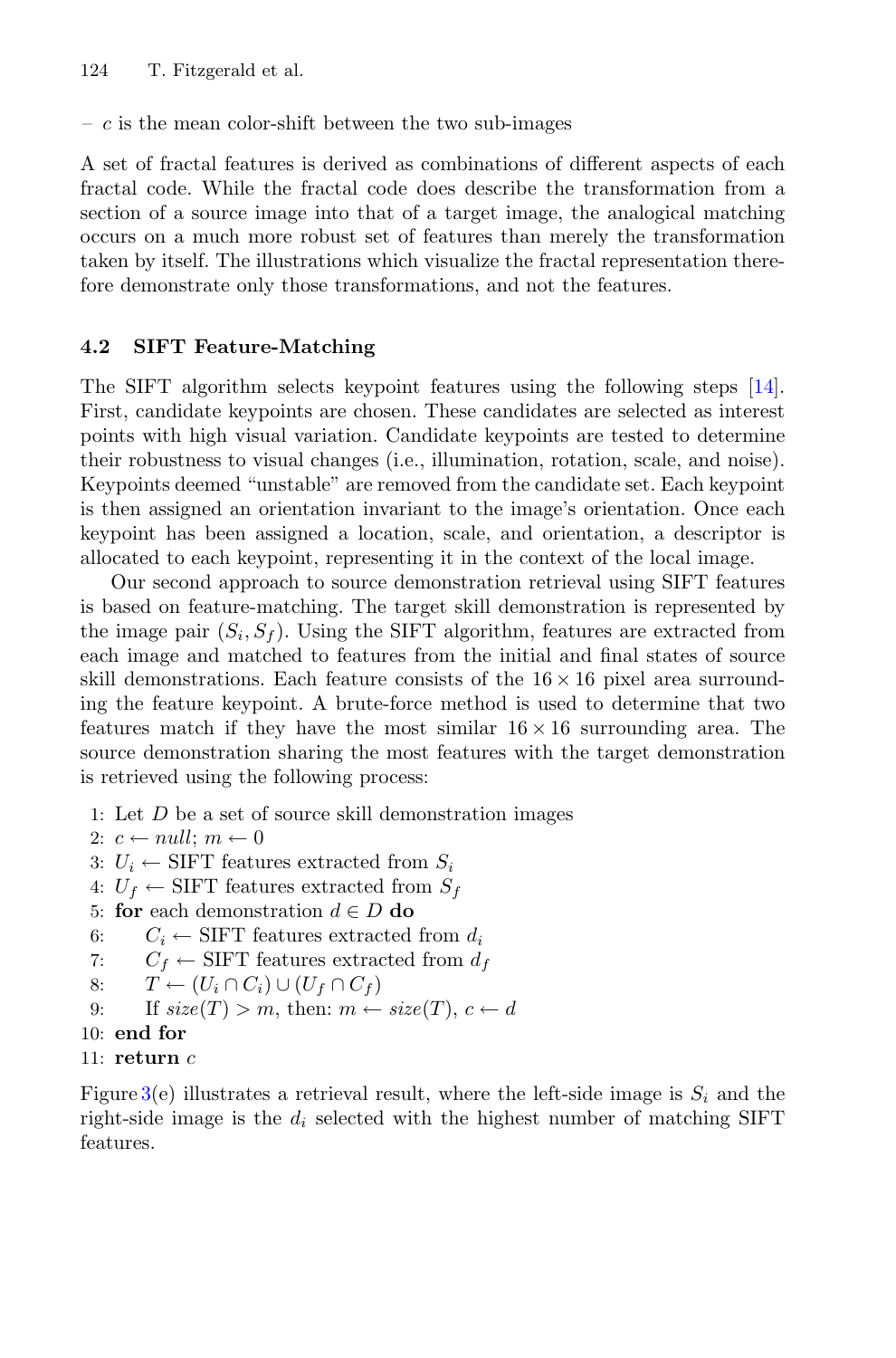#### **4.3 SIFT Feature-Transformation**

Our final approach to source demonstration retrieval via the SIFT algorithm serves as an intermediate method which incorporates aspects of the Fractal method's emphasis on visual transformations, while adopting the same feature selection strategy as the previous SIFT feature-matching method. This approach focuses on the transformation of SIFT features between a demonstration's initial and final states. Rather than retrieve a source demonstration based on the explicit features it shares with the target demonstration, this approach retrieves a source demonstration according to the similarities between its feature transformations and those of the transformations observed in the target demonstration.

Each feature of the demonstration's  $S_i$  is matched to its corresponding feature in  $S_f$ , as shown in Fig. [3\(](#page-9-0)b). This method uses the same features and featurematching method as in the feature-matching approach described previously. We define each SIFT feature transformation as the tuple

$$
<,\theta,l>
$$

where  $s_x$  and  $s_y$  are the coordinates of the feature in the initial state,  $\theta$  is the angular difference between the feature location in the initial and final states, and  $l$  is the distance between the feature location in the initial and end state images. Each feature transformation occurring between  $S_i$  and  $S_f$  in the target demonstration is compared to each transformation occurring between  $S_i$  and  $S_f$  in each source skill demonstration. The difference between two SIFT feature transformations is calculated by weighting the transformations' source location change, angular difference, and distance.

Each comparison is performed over seven blurring levels, which serves to reduce the number of irrelevant or noisy features comparably to the Fractal method's usage of multiple abstraction levels. At each blur level, a normalized box filter kernel is used to blur the target and source demonstrations' visual states, with the kernel size increasing by a factor of two at each level. The SIFT feature-transformation method retrieves a source demonstration as follows:

```
1: Let D be a set of source skill demonstration images
```
- 2:  $c \leftarrow null; m \leftarrow 0; x \leftarrow 0$
- 3: **for** each demonstration  $d \in D$  **do**<br>4:  $n \leftarrow 0$

```
4: n \leftarrow 0<br>5: while
```

```
while n < maximum abstraction level do
```

```
6: Blur S_i, S_f, d_i, and d_f by a factor of 2^n
```

```
7: U_i \leftarrow \text{SIFT} features extracted from S_i<br>8: U_f \leftarrow \text{SIFT} features extracted from S
```

```
8: U_f \leftarrow \text{SIFT} features extracted from S_f<br>9: T_v \leftarrow \text{getTrans} \text{formations}(U_i \cap U_f)
```

```
9: T_u \leftarrow getTransformations(U_i \cap U_f)<br>10: C_i \leftarrow SIFT features extracted from a
```
- 10:  $C_i \leftarrow \text{SIFT}$  features extracted from  $d_i$ <br>11:  $C_f \leftarrow \text{SIFT}$  features extracted from d
- 11:  $C_f \leftarrow \text{SIFT}$  features extracted from  $d_f$ <br>12:  $T_c \leftarrow \text{getTrans}$  formations  $(C_i \cap C_f)$
- 12:  $T_c \leftarrow getTransformations(C_i \cap C_f)$ <br>13: **for** each transformation  $t_u \in T_u$  do
- 13: **for** each transformation  $t_u \in T_u$  **do**<br>14: **Find**  $t_c \in T_c$  that minimizes  $diff$
- Find  $t_c \in T_c$  that minimizes  $diff(t_u, t_c)$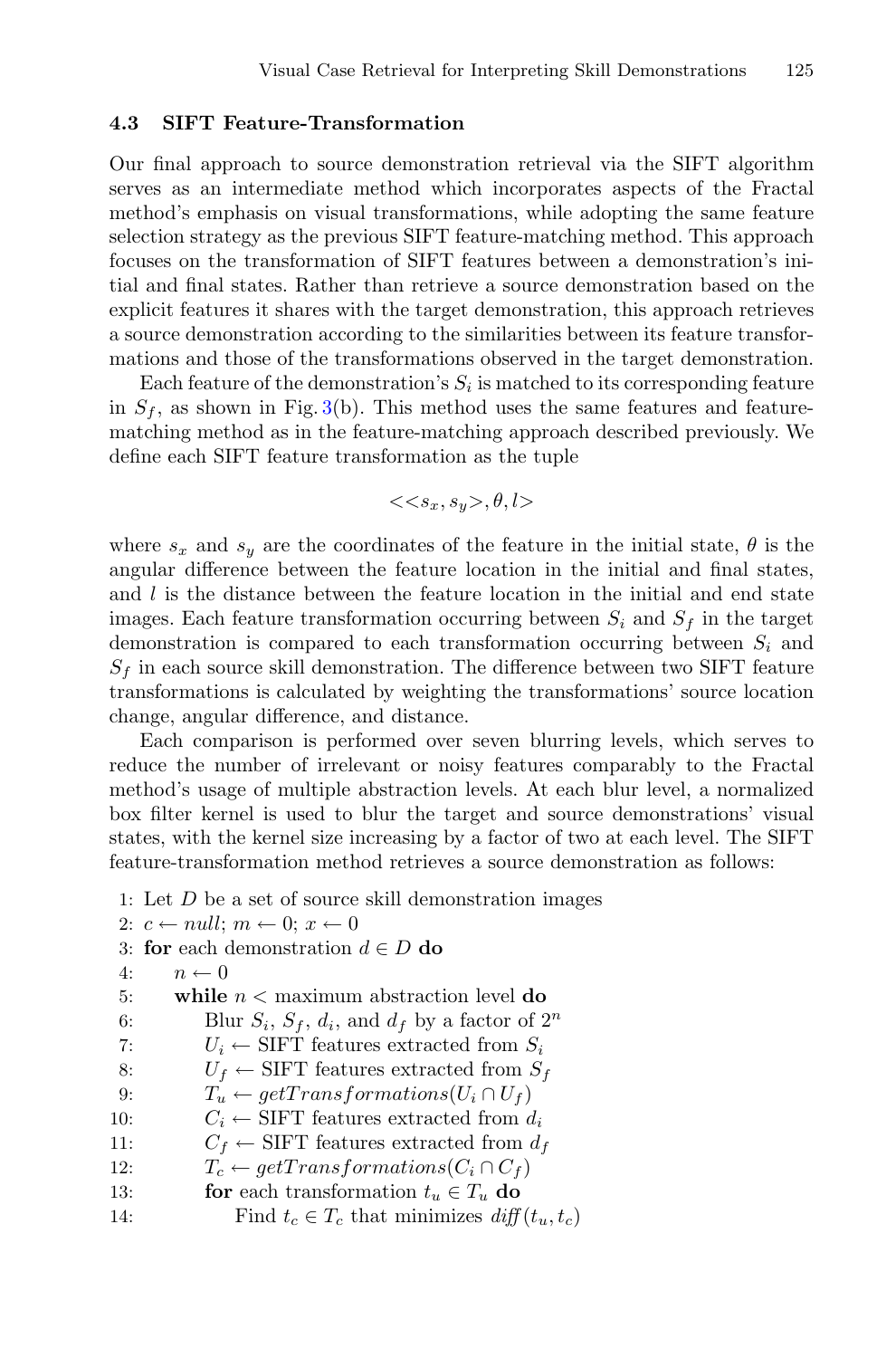```
15: end for
16: x \leftarrow 0<br>17: for ea
17: for each transformation t_u \in T_u do<br>18: x \leftarrow x + \text{diff}(t_u, t_c)18: x \leftarrow x + \text{diff}(t_u, t_c)<br>19: end for
                end for
20: If c is null or x < m, then: c \leftarrow d, m \leftarrow x<br>21: n \leftarrow n + 121: n \leftarrow n + 1<br>22: end while
           end while
23: end for
24: return c
```
## **5 Experiment**

Each approach was used to retrieve a source skill demonstration for three test sets of target demonstrations. Each skill demonstration is a pair of two recorded keyframe images depicting the initial state and end state of a box-closing or cuppouring skill performed by a human participant, as shown in Figs. [1](#page-2-0) and [2.](#page-3-0) Nine participants demonstrated the two skills, and were recorded using an overhead camera above the tabletop workspace. Participants indicated the initial and final states verbally, and were asked to remove their hands from view when the initial and final states were recorded. Each participant's demonstration set consisted of nine demonstrations per skill, each skill being performed at the orientations shown in Figs. [1](#page-2-0) and [2.](#page-3-0)

We evaluated the algorithms on three test sets, each representing retrieval problems of a different difficulty level. In the *aggregate* set, a source demonstration is retrieved for two participants' demonstrations (two skills each performed with two objects at three configurations, resulting in a total of 12 target demonstrations) from a library of 48 source demonstrations, which included 24 demonstrations of each skill. All box-closing and pouring demonstrations used the same two boxes and two pouring objects, respectively, shown in the first two rows of Figs. [1](#page-2-0) and [2.](#page-3-0) In the *individual* set, a source skill demonstration was retrieved for each of 54 target demonstrations (27 per skill). Within each participant's demonstration set, the target demonstration was compared to the other demonstrations by the same participant. As a result, a source was retrieved for each target demonstration from a library containing two source demonstrations of the same skill and three of the opposite skill. As in the aggregate test set, demonstrations used the same two boxes and two pouring objects.

In the *analogical* set, a source demonstration was retrieved for each of 161 target demonstrations (80 box-closing, 81 pouring). Within each participant's demonstration set, the target demonstration was compared only to other demonstrations performed by the same participant. Unlike the previous test sets, target demonstrations were compared to source demonstrations involving different objects, as in Figs. [1](#page-2-0) and [2.](#page-3-0) As a result, demonstrations involving a third kind of box and pouring object were introduced, shown in the last row of Figs. [1](#page-2-0) and [2.](#page-3-0) A source demonstration was retrieved for each target demonstration from a library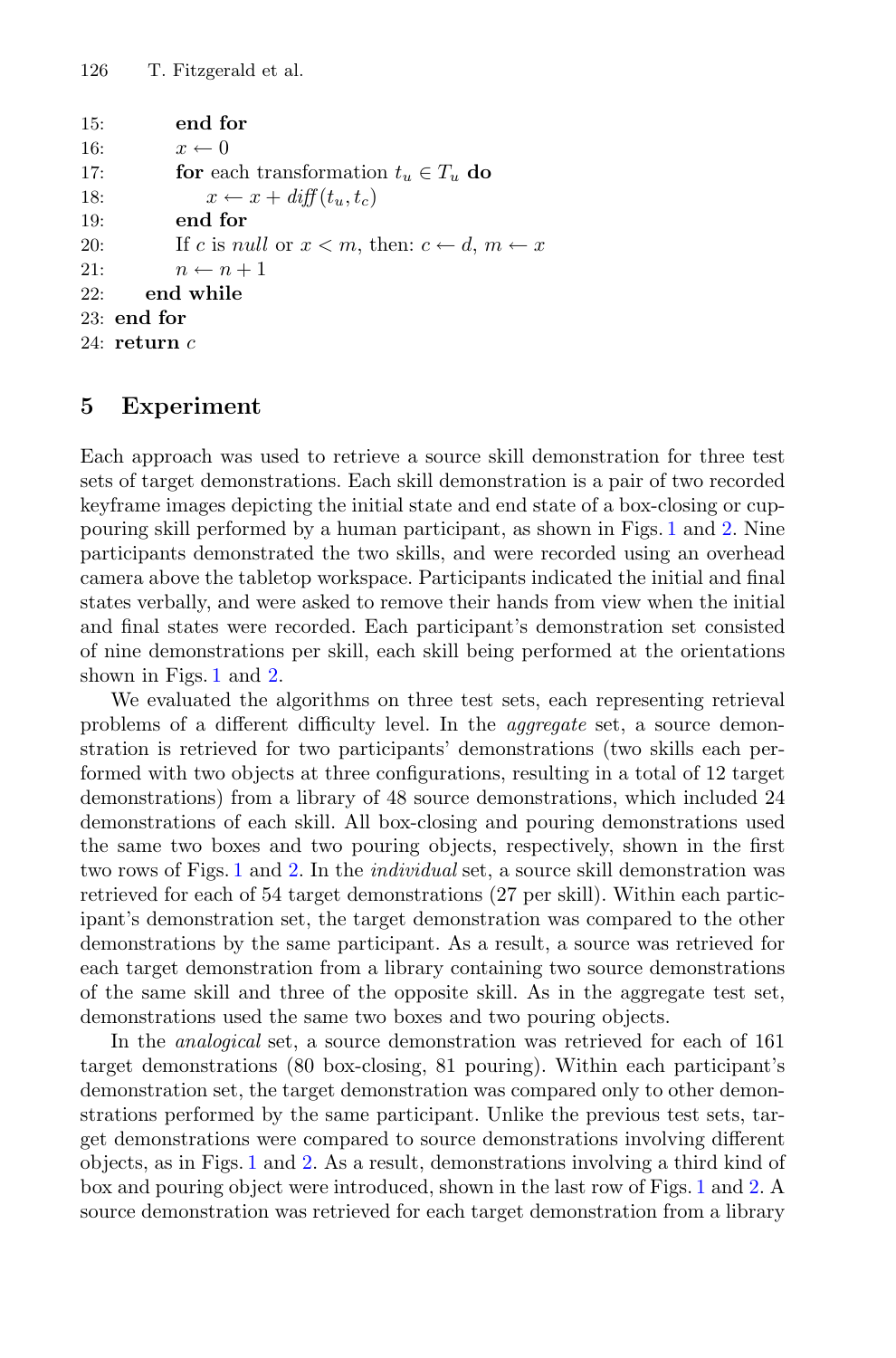| Test set                      |         | Fractal SIFT feature-matching SIFT feature-transformations |
|-------------------------------|---------|------------------------------------------------------------|
| Aggregate   $100\%$   $100\%$ |         | $91.7\%$                                                   |
| Individual $ 87\% $           | $100\%$ | $35.2\%$                                                   |
| Analogical $ 65.3\% 93.8\%$   |         | 84.5%                                                      |

<span id="page-8-0"></span>**Table 1.** Source Case Retrieval Results

containing six source demonstrations of the same skill and nine of the opposite skill. One box-closing demonstration was incomplete and could not be included in the test set; as a result, 17 target demonstrations were compared to one fewer box-closing demonstration. The purpose of the analogical test set was to test each retrieval method's ability to retrieve a source skill demonstration, despite containing a different set of objects than the target demonstration.

## **6 Experimental Results**

Table [1](#page-8-0) lists the overall accuracy of each method when applied to each test set. Since the aggregate test contained a large set of source demonstrations and was most likely to contain a demonstration similar to the target problem, we expected that this test set would be the easiest test set for any of the three methods to address.

#### **6.1 Detailed Analysis**

While the experimental results provide useful information about the accuracy of the three methods, it is useful to also analyze the strengths of each method.

**Case Study: Fractal Method Success.** First, we analyze an example in which only the Fractal method retrieved an appropriate source demonstration. Figure [3\(](#page-9-0)a) depicts the target problem demonstration, which the Fractal method correctly matched to the source demonstration shown in Fig.  $3(d)$  $3(d)$ . The Fractal method offers both a decreased susceptibility to noise as well as a plethora of fractal features over which to calculate a potential match (beyond the transformation itself).

The SIFT feature-matching method incorrectly classified Fig. [3\(](#page-9-0)a) as a pouring skill demonstration, due to the many features matched between the target demonstration and pouring demonstration's final states. Features of the demonstrator's hand were incorrectly matched to features of the pouring instrument, as shown in Fig.  $3(e)$  $3(e)$ . The SIFT feature-transformation method also incorrectly classified the demonstration as a pouring skill demonstration. Figure  $3(b)$  $3(b)$  illustrates the feature transformations used to represent the target problem. Each feature in the initial state was matched to the single feature identified in the final state. Thus, the resulting feature transformations did not properly represent the skill being performed, which led to the retrieval of an incorrect source demonstration (see Fig.  $3(c)$  $3(c)$ ).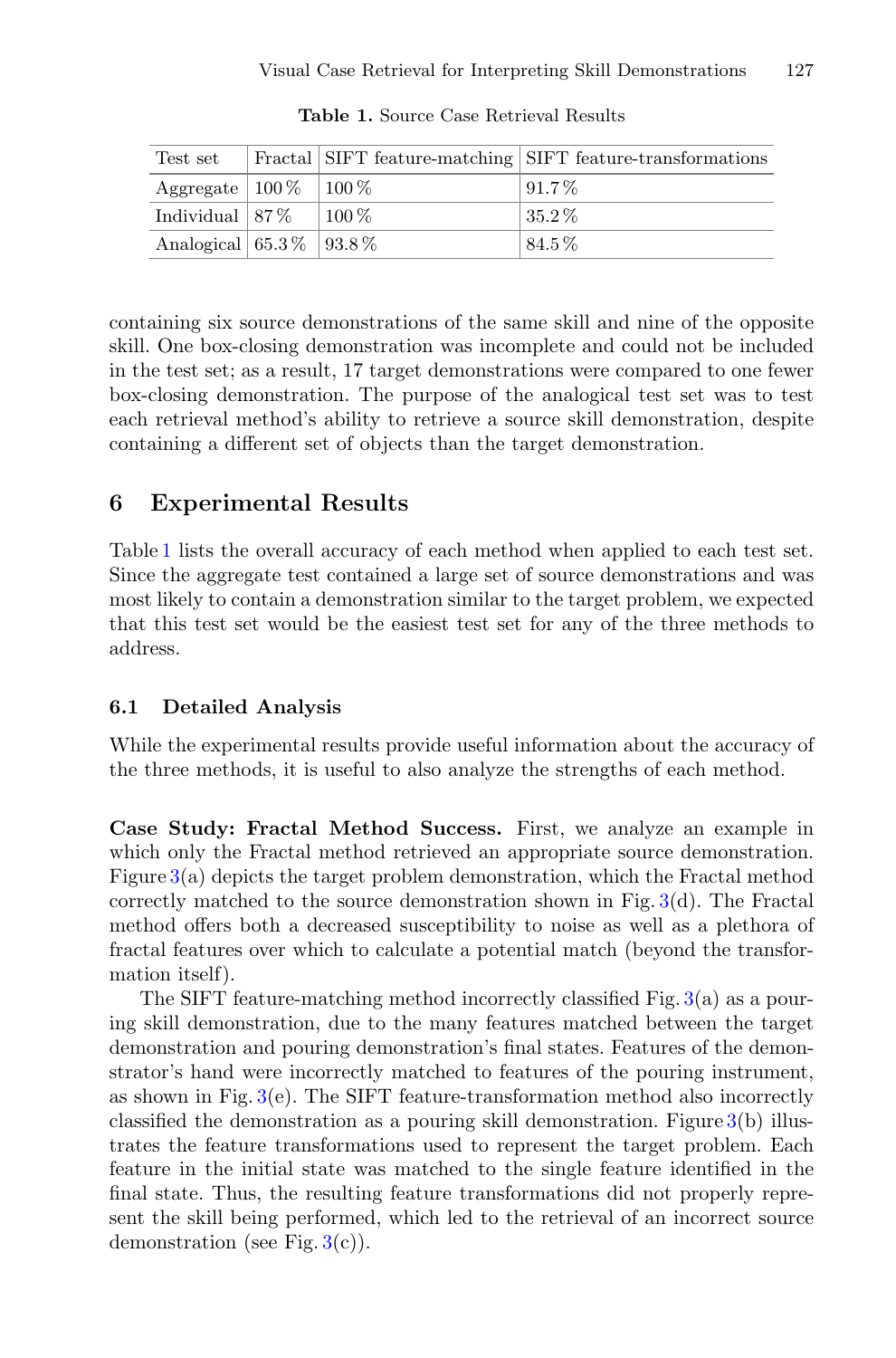

<span id="page-9-0"></span>**Fig. 3.** Case study 1: retrieval method results

We conclude that the Fractal method can be applied to source retrieval problems in which the visual transformation, rather than keypoint features, are indicative of the skill being performed. The Fractal method is also applicable to demonstrations that include some clutter, such as the demonstrator's hand or other objects unrelated to the skill being performed. This case study also demonstrates that the feature-matching method is sensitive to clutter. Additionally, the feature-transformation method is less effective in classifying demonstrations in which there are few features in the initial or final state, or in which there is a poor correspondence between features matched between the initial and final state images. As an example, the feature-transformation method would perform poorly given a demonstration of a book-closing skill, where initial-state SIFT features detected on the inside pages of the book cannot be matched to final-state SIFT features on the cover of the book.

**Case Study: SIFT Transformation Success.** In the next case, only the SIFT feature-transformation method retrieved an appropriate source demonstration for the target problem shown in Fig.  $4(a)$  $4(a)$ . The SIFT feature transformation method retrieves visually analogical source demonstrations by identifying visual transformations at multiple abstraction levels. The transformations in Fig. [4\(](#page-10-0)c) were deemed similar to those in the target problem. Features in the initial and final states were matched correctly, which is why this method was able to succeed.

The Fractal method incorrectly retrieved the source demonstration shown in Fig. [4\(](#page-10-0)d) due to its emphasis on visual transformations independent of features, and thus is less effective in distinguishing between skills that have similar visual transformations. The more similar the visual transformations, the more common and therefore the less salient are the Fractal method's generated features derived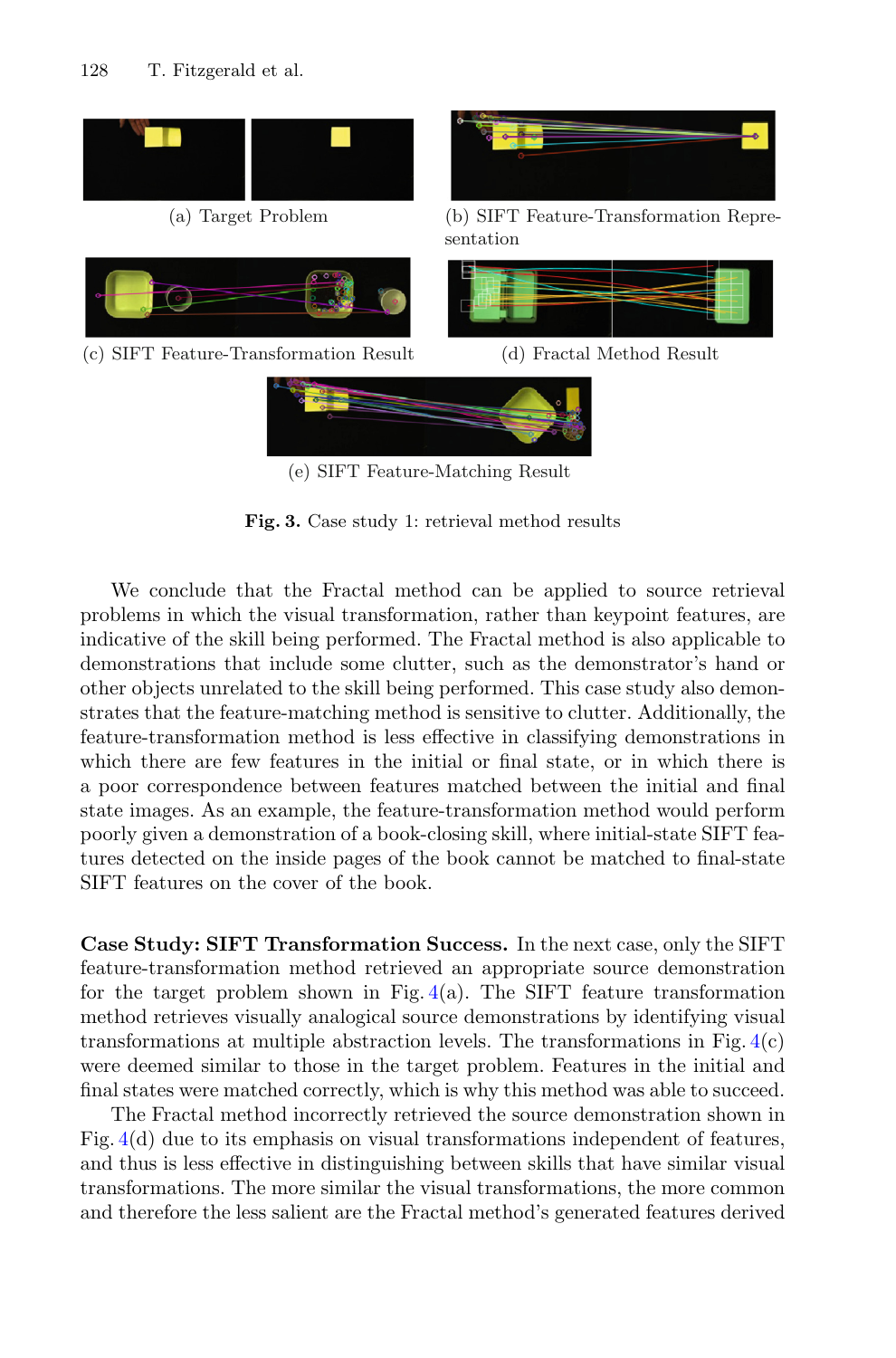

<span id="page-10-0"></span>**Fig. 4.** Case study 2: retrieval method results

from those transformations. The Fractal method chose this source demonstration due to the similarity between the movement of the box lid from one part of the target demonstration image to another, and the movement of coffee beans from one part of the source demonstration image to another. The SIFT featurematching method also returned an incorrect source demonstration in this case, as it erroneously matched features of the target demonstration's initial state to features of a pouring instrument (see Fig.  $4(e)$  $4(e)$ ).

This case study teaches us that the feature-transformation method is best applied to situations in which there are a large number of features in both the initial and final state images, and the two sets of features have been mapped correctly. Additionally, we find that the Fractal method is less effective in distinguishing between skills that have similar visual transformations. Finally, this case study demonstrates how the feature-matching method relies on having a correct mapping between features of the target demonstration and features extracted from a potential source demonstration.

**Case Study: SIFT Feature-Matching Success.** In the final case study, only the feature-matching method retrieved the correct source demonstration to address the target problem shown in Fig. [5\(](#page-11-0)a). This method correctly corresponds features between the target problem and source demonstration's initial and final state features. The initial state feature mapping is shown in Fig.  $5(e)$  $5(e)$ .

Just as in the first case study, the feature-transformation method does not retrieve the correct source demonstration because there are not enough features in the final state image. All features in the source demonstration's initial state are mapped to the single feature in the final state image, causing the feature transformations to poorly reflect the skill being performed. The Fractal method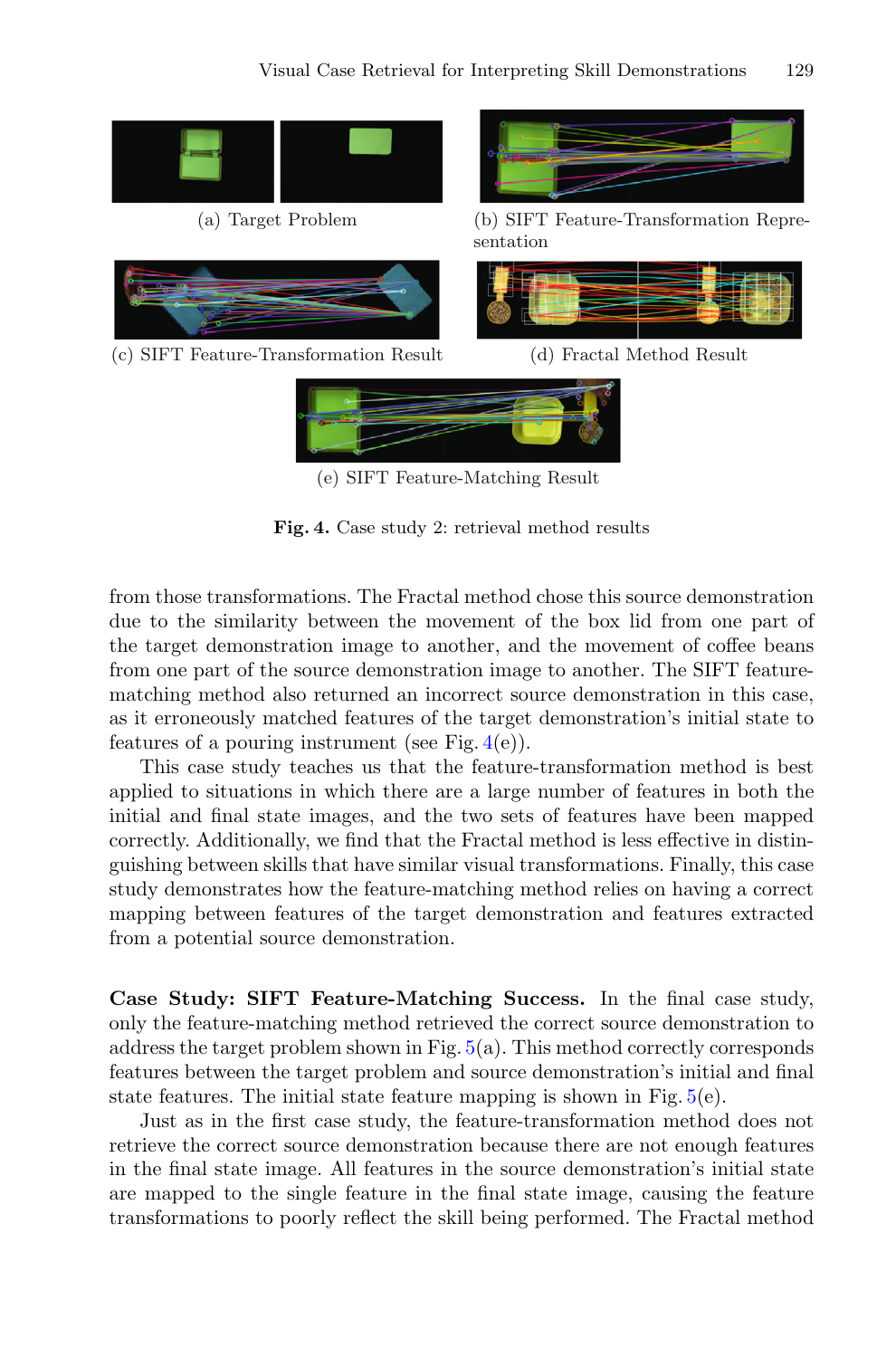

<span id="page-11-0"></span>**Fig. 5.** Case study 3: retrieval method results

retrieves an incorrect source demonstration due to its emphasis on the visual transformation between the two states, without any weight to the objects being moved. In this example, the Fractal method determined the movement of the box lid to be analogical to the movement of coffee beans from the left side of the image to the right side, as shown in Fig.  $5(d)$  $5(d)$ .

Thus, the feature-matching method is most effective when there is a correct correspondence between features of the target problem and matching features in the potential source demonstration, and there are enough features in both demonstrations to represent the objects being used. As it turns out, even our analogical test set used objects that were similar enough for feature-matching to achieve the highest success rate (e.g., even after switching from pouring coffee beans to white beans, black flecks made them look enough like coffee beans to match). We expect that for analogical images with less object feature correspondence, this result would dramatically change.

The feature-matching method performed best on each test set. However, we anticipate that this method would not perform well on skill demonstrations in which irrelevant features are present, such as clutter or the demonstrator's hand. Additionally, this method would mistake skill demonstrations with the same feature set; block-sorting and block-stacking demonstrations could be performed using the same objects, and thus the two demonstrations would be matched as a result of having the same set of features.

#### **6.2 Discussion**

Several variables may affect the accuracy of each skill interpretation method. The Fractal method is affected by the heuristic used to select the abstraction level at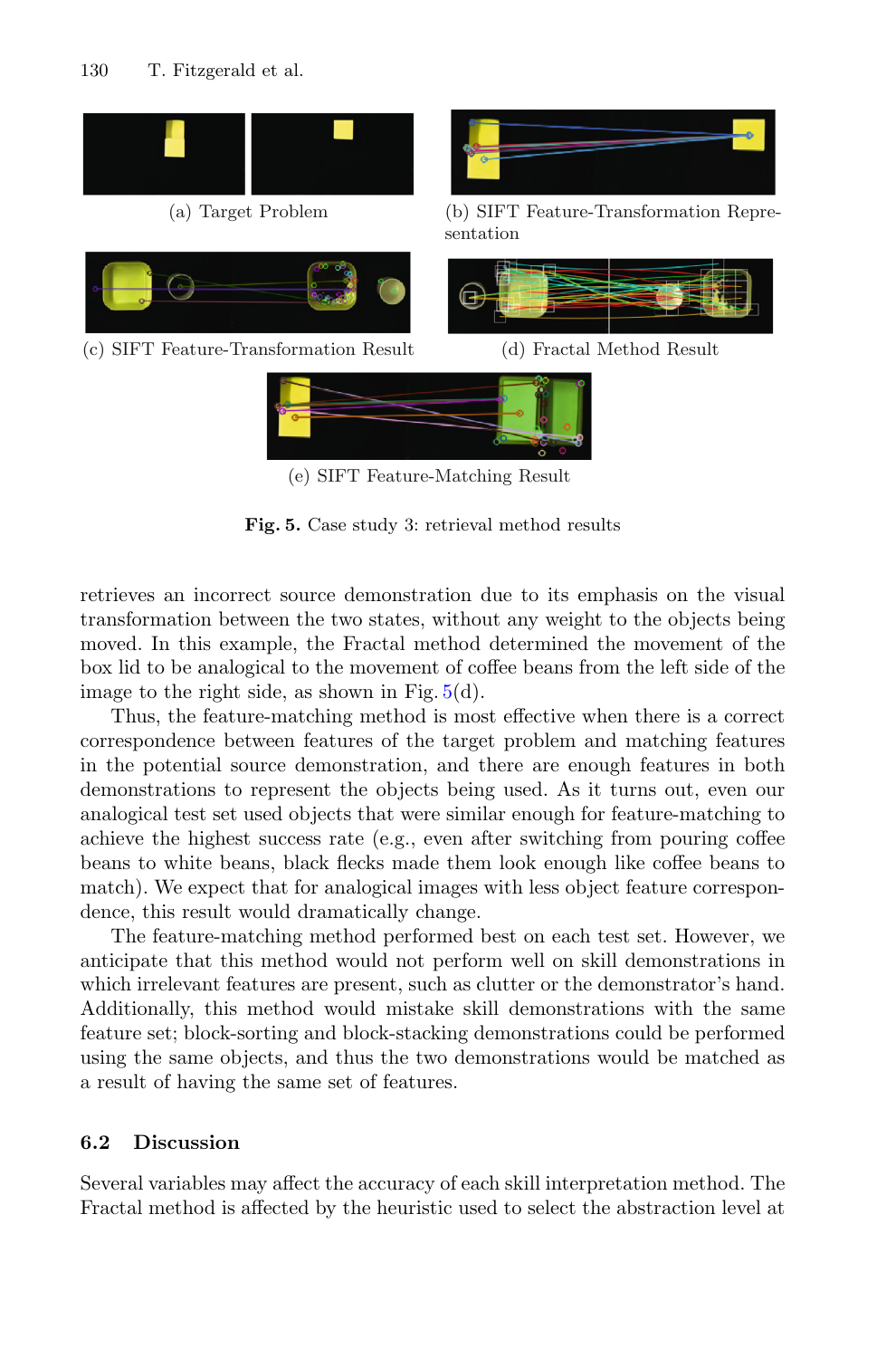which two demonstrations should be compared. We currently use the heuristic of summing the similarity scores that are calculated at multiple abstraction levels. However, this heuristic may negatively impact the Fractal method's overall accuracy if skill types are most accurately classified at a certain abstraction level. Additionally, the SIFT feature-transformation method is affected by the scoring function used to determine the similarity of two transformations. The weight values applied to the angular difference, change in transformation distance, and change in start location between two feature transformations will impact how accurately the method can determine the similarity between visual feature transformations. These two variables, the abstraction-level selection heuristic and the transformation similarity metric, may become the focus of future work.

## **7 Conclusion**

We have explored visual case retrieval for case-based interpretation of skill demonstrations as a precursor to case-based robot learning by imitation. We have presented three methods for this task: SIFT feature-matching, SIFT featuretransformation, and Fractal feature-transformation. Although the general SIFT algorithm is widely used for computer vision tasks, the use of fractal and SIFT features in case-based skill interpretation is new insofar as we know.

No single method works best for all case-based skill interpretation problems. Rather, each method discussed in this paper is best suited for a particular type of problem. The feature-matching method is best suited for interpretation problems in which enough visual features can be extracted to identify the skill and no clutter is present. The SIFT feature-transformation method is most effective in problems where many features can be extracted from the demonstrations, and correspondences between features can be identified correctly. Finally, the Fractal method is most effective in identifying skills in which the visual transformation should be emphasized, rather than features of the demonstration images themselves. This suggests the use of a multi-strategy technique for visual case retrieval in the domain of interpreting skill demonstrations.

**Acknowledgments.** This material is based upon work supported by the United States' National Science Foundation through Graduate Research Fellowship Grant #DGE-1148903 and Robust Intelligence Grant #1116541. Any opinion, findings, and conclusions or recommendations expressed in this material are those of the authors and do not necessarily reflect the views of NSF.

## **References**

- <span id="page-12-1"></span>1. Aamodt, A., Plaza, E.: Case-based reasoning: foundational issues, methodological variations, and system approaches. AI commun. **7**(1), 39–59 (1994)
- <span id="page-12-0"></span>2. Argall, B.D., Chernova, S., Veloso, M., Browning, B.: A survey of robot learning from demonstration. Robot. Auton. Syst. **57**(5), 469–483 (2009)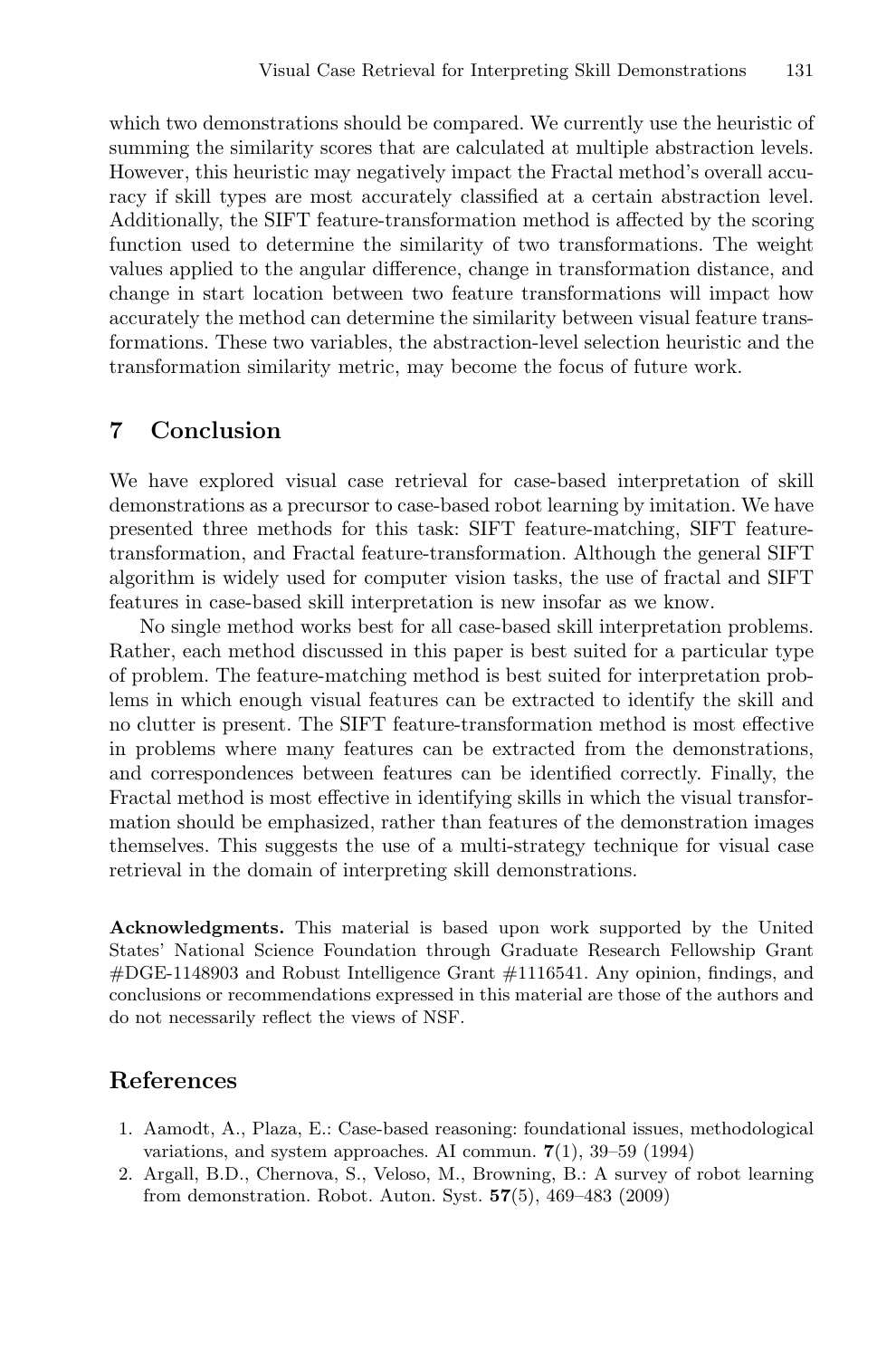- <span id="page-13-14"></span>3. Cheetham, W., Graf, J.: Case-based reasoning in color matching. In: Leake, D.B., Plaza, E. (eds.) ICCBR 1997. LNCS, vol. 1266, pp. 1–12. Springer, Heidelberg (1997)
- <span id="page-13-12"></span>4. Davies, J., Goel, A.K., Nersessian, N.J.: A computational model of visual analogies in design. Cogn. Syst. Res. **10**(3), 204–215 (2009)
- <span id="page-13-9"></span>5. Ferguson, R.W., Forbus, K.D.: GeoRep: a flexible tool for spatial representation of line drawings. In: AAAI/IAAI, pp. 510–516 (2000)
- <span id="page-13-1"></span>6. Floyd, M.W., Esfandiari, B.: A case-based reasoning framework for developing agents using learning by observation. In: 2011 23rd IEEE International Conference on Tools with Artificial Intelligence (ICTAI), pp. 531–538. IEEE (2011)
- <span id="page-13-2"></span>7. Floyd, M.W., Esfandiari, B., Lam, K.: A case-based reasoning approach to imitating robocup players. In: FLAIRS Conference, pp. 251–256 (2008)
- <span id="page-13-10"></span>8. Grimnes, M., Aamodt, A.: A two layer case-based reasoning architecture for medical image understanding. In: Smith, I., Faltings, B.V. (eds.) EWCBR 1996. LNCS, vol. 1168, pp. 164–178. Springer, Heidelberg (1996)
- <span id="page-13-15"></span>9. Gross, M.D., Do, E.Y.L.: Drawing on the back of an envelope: a framework for interacting with application programs by freehand drawing. Comput. Graph.  $24(6)$ , 835–849 (2000)
- <span id="page-13-13"></span>10. Jurisica, I., Glasgow, J.: Applications of case-based reasoning in molecular biology. AI Mag. **25**(1), 85 (2004)
- <span id="page-13-3"></span>11. Kolodner, J.: Case-Based Reasoning. Morgan Kaufmann, San Mateo (1993)
- 12. Leake, D.B.: Case-Based Reasoning: Experiences, lessons and future directions. MIT press, Menlo Park (1996)
- <span id="page-13-4"></span>13. Lopez De Mantaras, R., McSherry, D., Bridge, D., Leake, D., Smyth, B., Craw, S., Faltings, B., Maher, M.L., Cox, M.T., Forbus, K., et al.: Retrieval, reuse, revision and retention in case-based reasoning. Knowl. Eng. Rev. **20**(03), 215–240 (2005)
- <span id="page-13-18"></span>14. Lowe, D.G.: Object recognition from local scale-invariant features. In: Proceedings of the Seventh IEEE International Conference on Computer Vision, vol. 2, pp. 1150–1157. IEEE (1999)
- <span id="page-13-19"></span>15. Lowe, D.G.: Distinctive image features from scale-invariant keypoints. Int. J. Comput. Vision **60**(2), 91–110 (2004)
- <span id="page-13-20"></span>16. McGreggor, K., Goel, A.: Fractal analogies for general intelligence. In: Bach, J., Goertzel, B., Iklé, M. (eds.) AGI 2012. LNCS, vol. 7716, pp. 177–188. Springer, Heidelberg (2012)
- <span id="page-13-17"></span>17. McGreggor, K., Kunda, M., Goel, A.: Fractals and ravens. Artif. Intell. **215**, 1–23 (2014)
- <span id="page-13-0"></span>18. Meltzoff, A.N.: Imitation and other minds: the "like me" hypothesis. Perspectives on Imitation: From Neuroscience to Social Science, vol. 2, pp. 55–77 (2005)
- <span id="page-13-7"></span>19. Ontañón, S., Mishra, K., Sugandh, N., Ram, A.: Case-based planning and execution for real-time strategy games. In: Weber, R.O., Richter, M.M. (eds.) ICCBR 2007. LNCS (LNAI), vol. 4626, pp. 164–178. Springer, Heidelberg (2007)
- <span id="page-13-11"></span>20. Perner, P.: An architecture for a CBR image segmentation system. Eng. Appl. Artif. Intell. **12**(6), 749–759 (1999)
- <span id="page-13-16"></span>21. Perner, P., Holt, A., Richter, M.: Image processing in case-based reasoning. Know. Eng. Rev. **20**(3), 311–314 (2005)
- <span id="page-13-5"></span>22. Richter, M.M., Weber, R.: Case-Based Reasoning. Springer, Heidelberg (2013)
- <span id="page-13-6"></span>23. Riesbeck, C., Schank, R.: Inside Case-Based Reasoning. Lawrence Erlbaum Associates, Hillsdale (1989)
- <span id="page-13-8"></span>24. Ros, R., Arcos, J.L., De Mantaras, R.L., Veloso, M.: A case-based approach for coordinated action selection in robot soccer. Artif. Intell. **173**(9), 1014–1039 (2009)